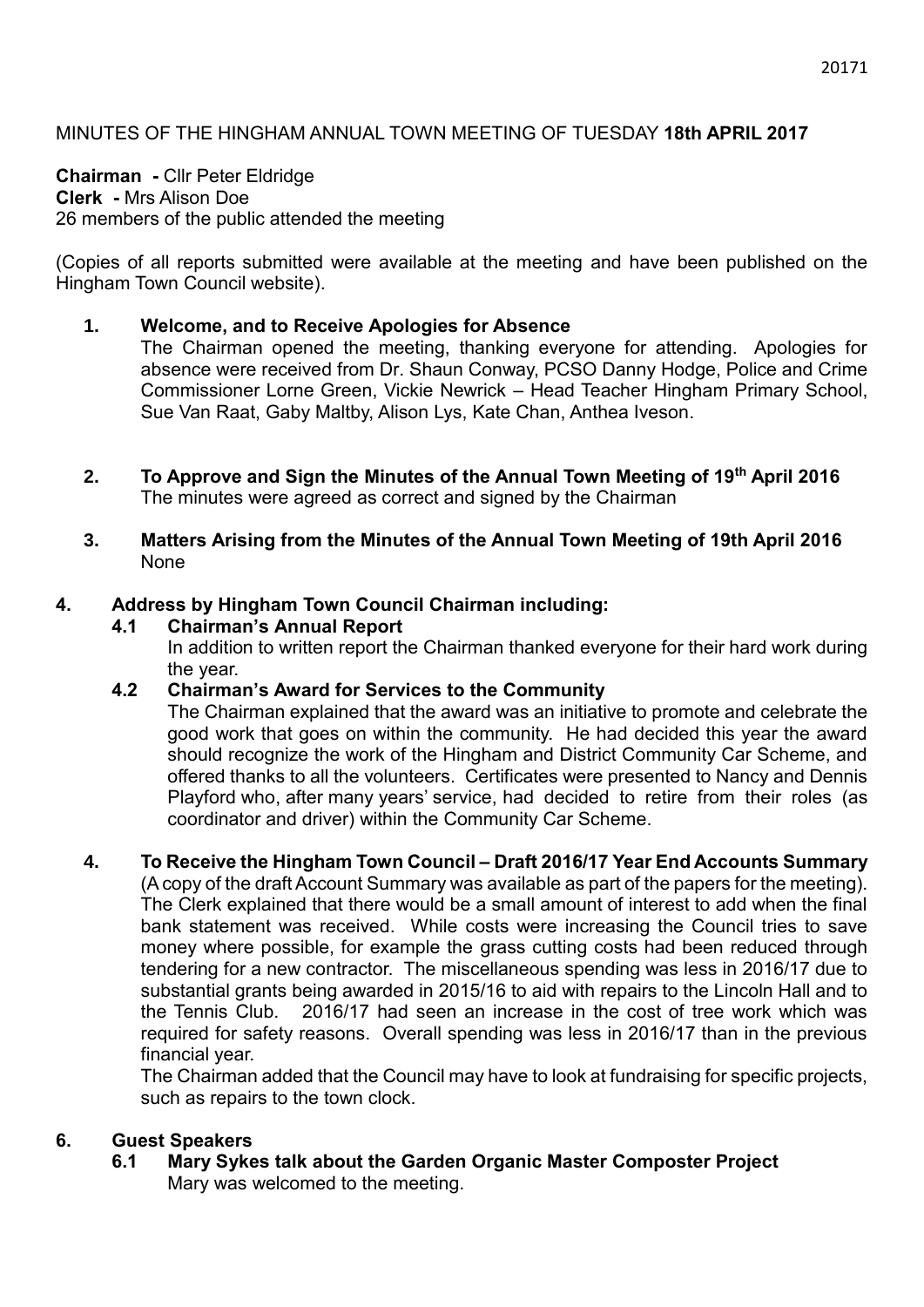She explained how she had become a Master Composter volunteer after seeing the information in the parish magazine, and had then attended the course. Her role as a Master Composter is to promote the Master Composter Scheme and encourage others to compost garden and kitchen waste at home, by giving talks and presentations, visiting people to offer advice on composting. The Master Composter Scheme is a partnership between Norfolk County Council who fund the scheme and Garden Organics, (a national charity concerned with research and education into environmentally friendly and sustainable gardening) who provide the training. It is hoped that the scheme can reduce the amount of biodegradable waste being sent to landfill with general refuse (it is estimated that 20% of waste is biodegradable), and in turn reduce the cost to councils. By households dealing with their own biodegradable waste they are creating a sustainable compost product, which reduces the need for peat compost and reduces CO2, by reducing the mechanical need for transporting and dealing with biodegradable waste. It is hoped that a "community compost scheme" could be set up sometime in the future within Hingham.

Mary was thanked for her talk and attendance at the meeting.

#### **6.2 Norfolk Constabulary Representatives - David Law, Traffic Management Officer and Inspector John Colbert**

David Law and Inspector John Colbert were welcomed to the meeting.

Inspector Colbert introduced himself to the meeting, advising that he had been in place in his current role since December 2016. He outlined how Norfolk Constabulary had been collaborating with Suffolk Constabulary to share back office functions to get in line with the 2020 funding cuts, reducing back office costs to allow more officers to be put on the front line, (with a recent recruitment drive).

Locally the Police consist of response officers who respond to 999 calls and other emergencies and the crime workload, the beat manager PC Gary Owen, PCSO Danny Hodge and a small proactive team who work in the community where there is a crime spike in a specific area. 15 areas have regular "street surgeries". Hingham has very isolated areas of crime, mainly being anti-social behavior and criminal damage. PCSO numbers for this part of the district have reduced from 19 to 6.

The following concerns were raised with Inspector Clobert:

- Historically, there was a frequent PCSO presence in Hingham and the PSCO would attend Town Council meetings, now PSCO is not seen in the town. Inspector Colbert advised that Hingham is a low crime area and resources have to be deployed where there is most need, and because of reduced numbers the PSCOs would not be able to attend all Parish and Town Council meetings, therefore the street surgeries initiative was set up, and this could be looked at for Hingham if a suitable place was available.
- It was suggested that if figures of crimes solved were reported it would encourage people to report crime, the concern was raised that Hingham is perceived as a low crime area as not all crimes go reported. Inspector Colbert advised that the reporting of crime has increased and some information of crimes reported is available on the crime map on the police website.

David Law Traffic Management Officer introduced himself to the meeting, advising that he had been in his role for 20 years and now he covered the whole of Norfolk. The main part of his role being to investigate accident hot spots where there are injury collisions, conduct data surveys and make recommendations to Norfolk County Council. Throughout Norfolk, one of parishes' main concerns are regarding speed.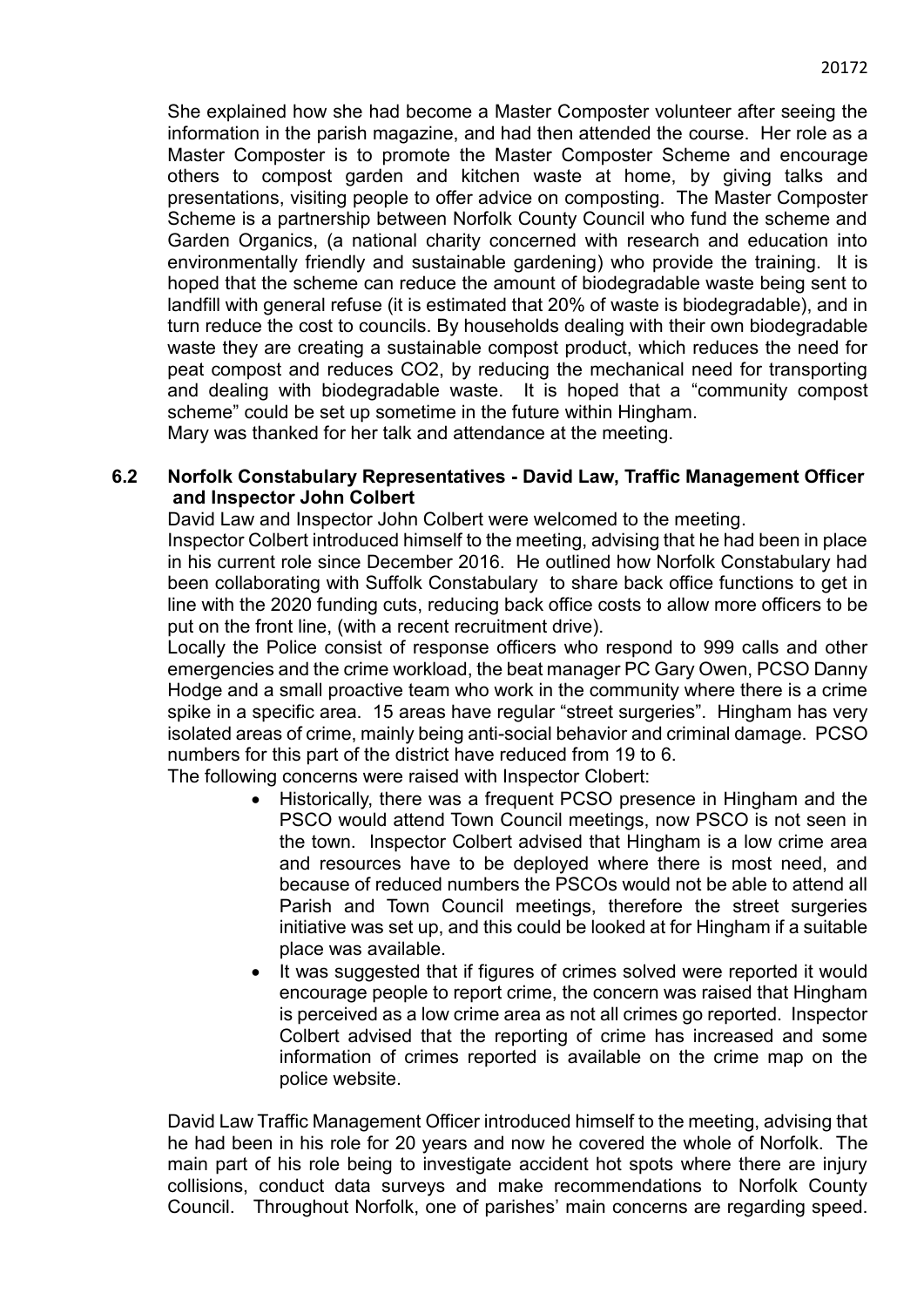He explained that a 20mph speed limit was implemented through a change of signage whereas a 20mph zone was implemented through additional traffic calming measures. Government guidelines suggest that the average speed through a 20mph area should be no more than 24mph. The interpretation of the guidelines had led to 20mph speed limits being introduced where there the environment would mean that the 24mph top speed was not being adhered to. The speed survey within the Market Place showed compliance with the 20mph speed limit was 55%. Mr Law advised that he had made representation to Norfolk County Council who had advised that there is no funding available for traffic calming measures other than through the Parish Partnership Scheme, he also advised that he had raised concerns with NCC regarding the extension of the 20mph speed limit without addition engineered traffic calming measures being introduced.

The following concerns were raised with Mr Law:

- It was raised that the 20mph speed limit is clearly signed and that there is no excuse for drivers ignoring the speed limit. It was also raised that the safety camera van is regularly placed in Scoulton meanwhile it is not placed in Hingham where there have been several accidents at the Fairland crossroads and that there appeared to be no enforcement of the speed limits in Hingham. Mr Law advised that the safety camera van is a are a joint venture between County and the Constabulary, they will operate where injury collisions are occurring and also where compliance levels are below 80%, they do not operate with in 20mph Limits or Zones, since these areas should be self-enforcing he also advised that PSCO Danny Hodge had recently visited Hingham with the compliance boards.
- It was noted that the Highways Working Party, consisting of both Councillors and Volunteers had worked hard with NCC and the Police to come up with a package of measure to be implemented to try to reduce speeding, and that these measures were designed to work together and at present the extension of the 20mph limit which is part of that package of measures is still awaited. It was requested that some enforcement be carried out in the short term. Mr Law explained that it was evident that the white lines to the edge of the road had not worked as a speed reduction measure (whereas in other parishes this had worked), Inspector Colbert acknowledged that the request for enforcement would be taken on board.
- It was also requested the issue of allowing the Community Speed Watch to be undertaken within the 20mph limit also be raised with the Safety Camera Partnership board, as speeding within the 20mph limit is of such concern to the community, it was pointed out that Community Speed Watch is undertaken with a 20mph limit in other counties. Mr Law explained that the volume of letters needing to be sent to non-compliant drivers would be too great to be achievable by the resources available to the police.

The Chairman thanked Mr Law and Inspector Colbert for their attendance at the meeting and summed up by saying that an occasional police presence in the town would be most welcome and that if residents had concerns over the enforcement of the 20mph speed limit to write to the Police and Crime Commissioner Lorne Green.

#### **7. To Receive a Report from Hingham Surgery**

Nobody from the surgery was able to attend the meeting.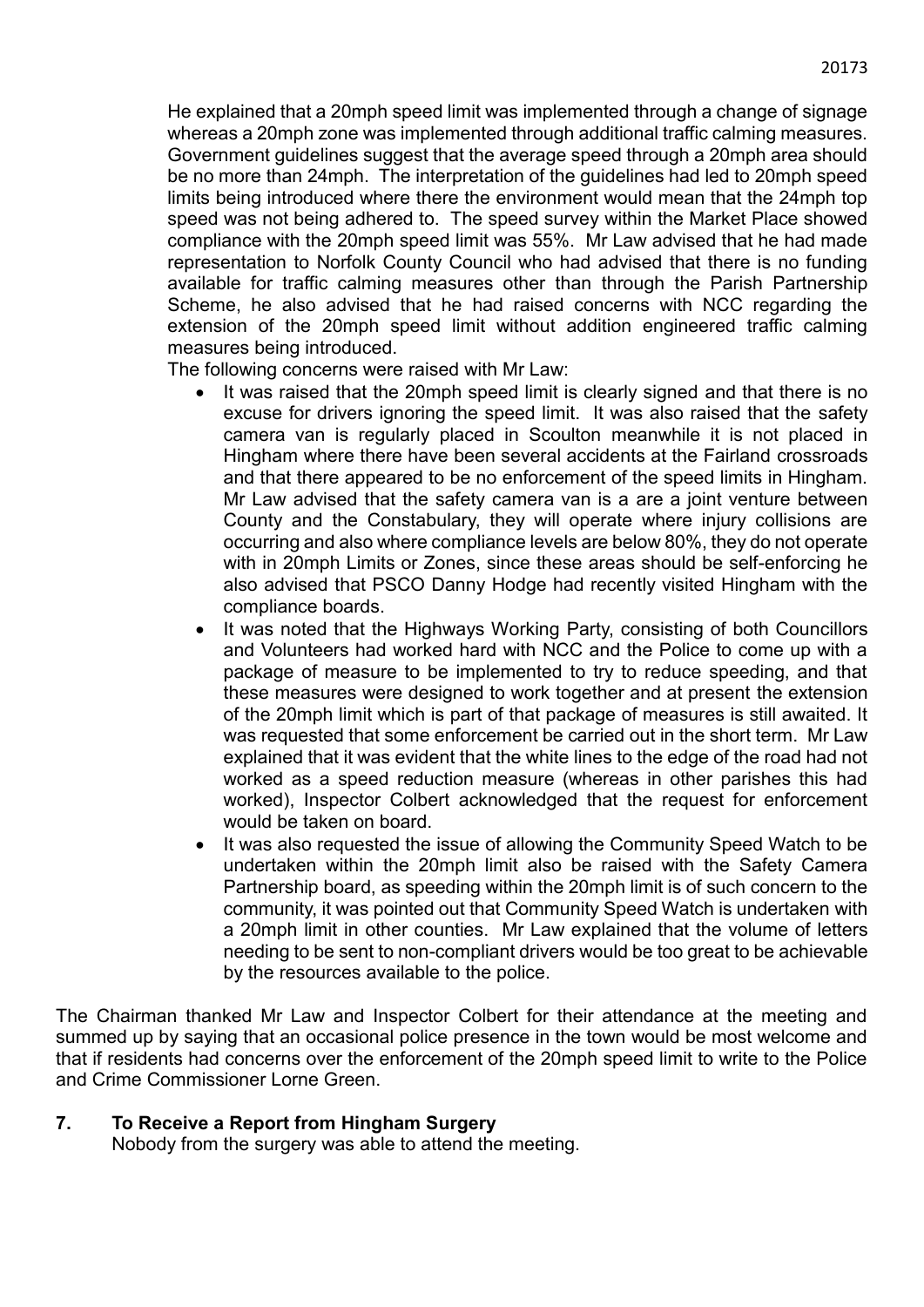#### **8. To Receive Reports from Hingham Clubs, Societies, Charities and Organizations (approximately 5mins each)**

*Written reports from the following Clubs, Societies, Charities and Organizations were circulated and a verbal overview was given by the Chairman (the reports are appended to these minutes) any additional verbal updates given at the meeting are recorded as below:*

**8.1 Hingham Town Council – Working Parties** 

**Highways and Speed Watch** – It was added that the Highways Working Party has now been dissolved in favour of using more flexible Projects Working Parties as required. The Council have been successful in their bid for Parish Partnership Funding and hope to install a footpath along the road edge of the Market Place south green, which would allow potential for a site for a pavement to pavement crossing place. Comments on the proposed footway are invited.

**Events Working Party –** The Market in the Market place is planned for 10<sup>th</sup> June, Hingham Clubs, Societies, Charities and Organizations are invited to have a stall to raise funds for their causes.

**Cemetery and Churchyard Working Party**- work continues to improve these areas of the town.

**Thanks were offered to the volunteers**.

- **8.2 Hingham and District Community Car Scheme** The scheme is always looking for volunteers and currently needs a new administrator and volunteer drivers.
- **8.3 Lincoln Social Centre** Bookings are steady but there is usually availability at weekends.
- **8.4 Hingham Good Neighbour Scheme**
- **8.5 Hingham Luncheon Club –** Seems to be enjoyed by everyone who attends.
- **8.6 Hingham Bereavement Support Group**
- **8.7 Hingham Education Trust** the Charity can only assist with further education and welcome application from those eligible (limits regarding family income apply) and encourages those eligible to apply (applications made between early August and mid September).
- **8.8 Hingham Charity** There are several allotments available on the Mill Farm Allotment site.
- **8.9 Hingham History Centre** Are in desperate need of a storage facility for all of the important historical documents. To raise funds, a quiz will be held in May and a garden party will be held in June volunteers to help at events would be most welcome.
- **8.10 The Hingham Society** It is hoped that a conservation group can be set up in conjunction with Norfolk Wildlife Trust.
- **8.11 Hingham Gardening Club –** Membership to the club has been in decline and new members are always welcome, the group meet on 2<sup>nd</sup> Tuesday of the month, guest speakers attend the meetings and light refreshments are served.
- **8.12 Hingham and Hardingham Art Group –** New members are always welcome.
- **8.13 Hingham Methodist Church – Bond Street –** Thanked Hingham residents for their support, the monthly market and coffee shop is well supported – a bimonthly raffle is held to raise funds. The Methodist Church will host the town garage sale again this year, have a stall at the June Market and a Summer Serenade event on that afternoon  $(10<sup>th</sup>$  June) and another sing along in September.
- **8.14 St Andrew's Hingham Heritage Fund –** Raises funds solely for the upkeep of the building (St Andrews Church) being such an important landmark for the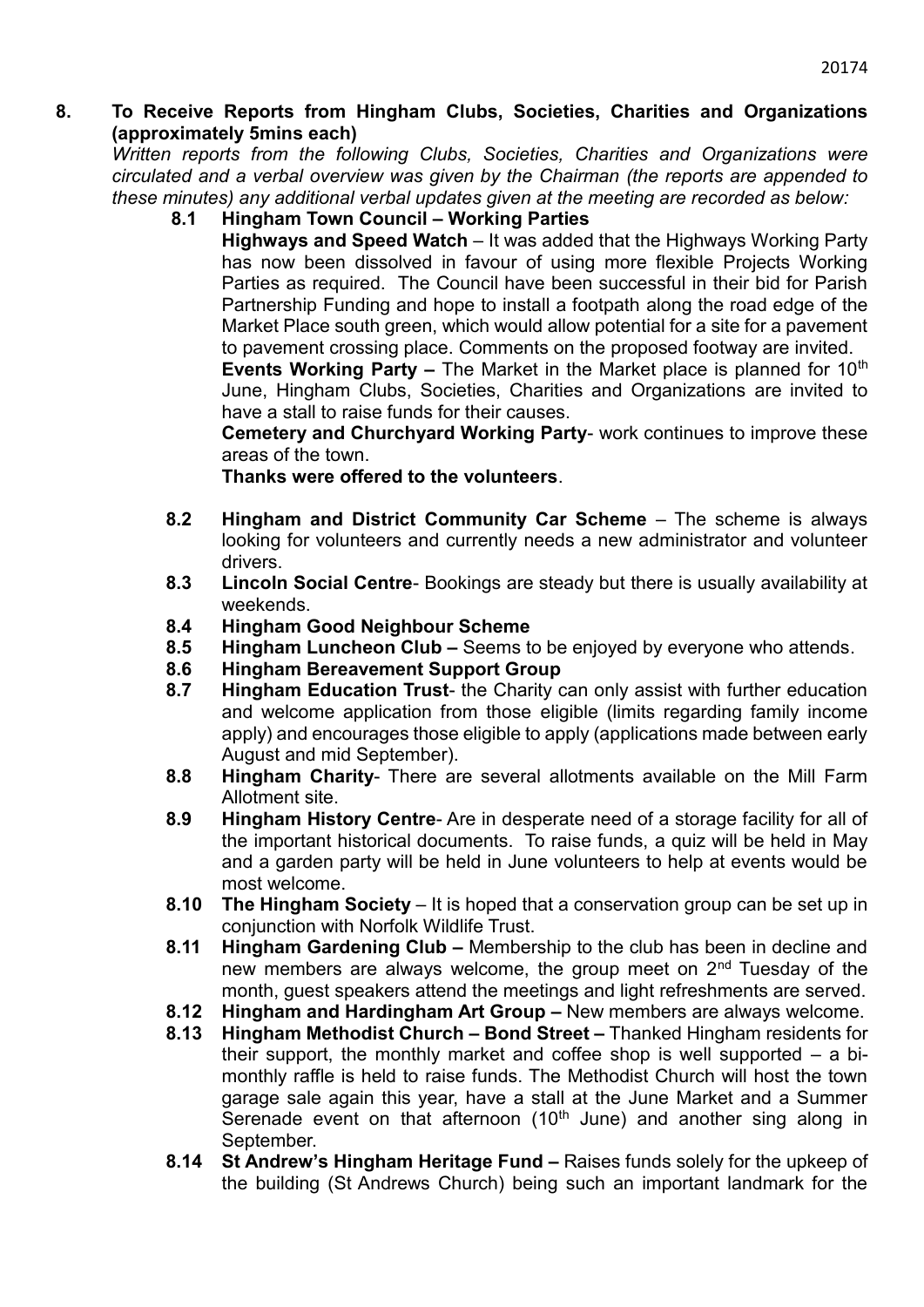town, to keep the building in good repair is a monumental task, new members would be welcome.

- **8.15 St Andrew's Ringers (STARS)**
- **8.16 Hingham Rectory Bowls Club** The existing club building is old and is in need of attention, the fence regularly gets driven into. The club is lucky to have volunteers who attend to the green as this can be costly. It is difficult to get youngsters involved and would like to have some younger members within the club. Everyone is welcome to have a taster session.
- **8.17 Hingham Bowmen Archery Club** Are a friendly group, with the club going back to before the First World War! They offer taster sessions and introductory lessons – and encourage new members as it is great fun.
- **8.18 Hingham Cricket Club –** The club is doing well and would like to welcome new members, anyone can go and watch the games.
- **8.19 Hingham Short Mat Bowls Club** The club is resident at the Watton Road Sports Centre and are doing well, visiting team come from all over the country to compete.
- **8.20 Hingham Athletic Football Club** Would like to encourage more youngsters and to set up a youth team and a female team too. Volunteers to help with the club would be most welcome.
- **8.21 Hingham Tennis Club –** The club has achieved so much in 1 year since being set up and now has 213 members and have won Club of the Year in Norfolk. There are 3 tennis coaches and offer a range sessions. Court access is available for non-members via booked pay to play or free "Open Court Days". The club is working with the youth café to offer coaching and Working with Wymondham Tennis Club. The HPFA and Sports and Social Club were thanked for their support. New committee members would be welcome.
- **8.22 Hingham Playing Field Association (HPFA)** Funds are needed to provide maintenance to the large sports centre building and the Welcomme Playspace. There is always something that need fixing! The Clubs that use the facility are very supportive and money is raised through the Sports and Social Club, although grants can be sought for new projects it is difficult to get funding for ongoing maintenance. A new community involvement project is being looked at to provide support for the longevity of the facility. New committee members and volunteer help would be most welcome and any one would be welcome to attend the Annual General Meetings.

# **9. To receive Annual Reports from County and District Councilors**

*Written reports from Cllrs Yvonne Bendle and Margaret Dewsbury were circulated (the reports are appended to these minutes) any additional verbal updates given at the meeting are recorded as below:*

### **9.1 County Councilor Margaret Dewsbury**

Norfolk County Council have increased to precept help to cover the rising cost of adult social care and other services, but continue to look for ways of delivering services more efficiently, including working with other partnership agencies on the Early Help Hub initiative.

There will be another round of Parish Partnership funding available this year through NCC Highways. Libraries continue to offer a diverse range of initiatives and the Library and Information Service have won a national Libraries Change Lives award.

### **9.2 District Councilor Yvonne Bendle**

South Norfolk Council are looking to build homes on land that they own in Long Stratton and Poringland. The Council considers it its duty to help vulnerable people